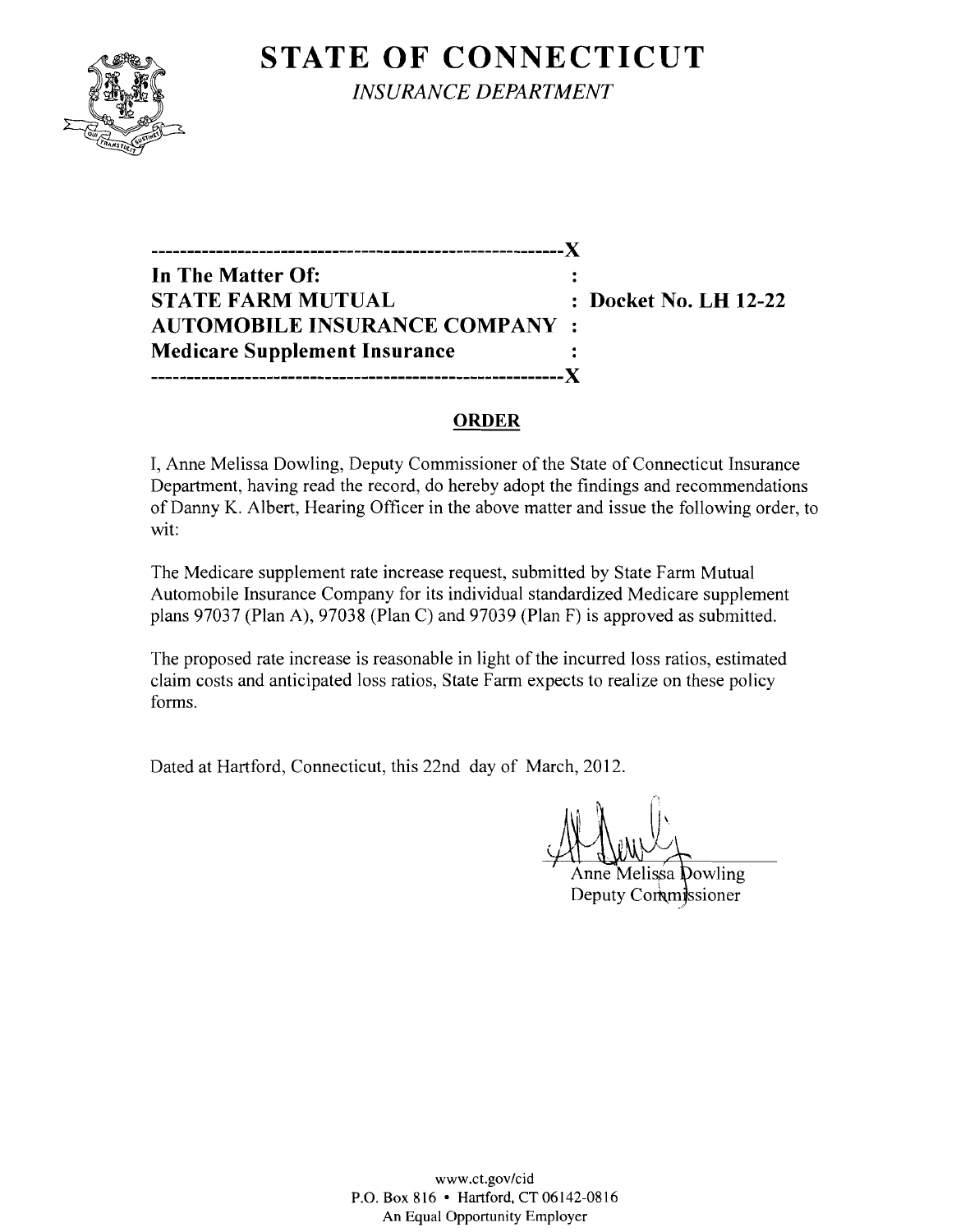## **STATE OF CONNECTICUT**



*INSURANCE DEPARTMENT* 

| ----------------------------------X<br>In The Matter Of: |  |
|----------------------------------------------------------|--|
| <b>STATE FARM MUTUAL</b>                                 |  |
| <b>AUTOMOBILE INSURANCE COMPANY :</b>                    |  |
| Medicare Supplement Insurance                            |  |
| __________                                               |  |

**Docket No. LH 12-22** 

#### **PROPOSED FINAL DECISION**

### 1. **INTRODUCTION**

The Insurance Commissioner of the State of Connecticut is empowered to review rates charged for individual and group Medicare supplement policies sold to any resident of this State who is eligible for Medicare. The source for this regulatory authority is contained in Chapter 700c and Section 38a-495a of the Connecticut General Statutes.

After due notice, a hearing was held at the Insurance Department in Hartford on March 8, 2012 to consider whether or not the rate increase requested by State Farm Mutual Automobile Insurance Company on its individual standardized Medicare supplement business should be approved.

No members from the general public or public officials attended the hearing.

No representatives from State Farm Mutual attended the hearing.

The hearing was conducted in accordance with the requirements of Section 38a-474, Connecticut General Statutes, the Uniform Administrative Procedures Act, Chapter 54 of the Connecticut General Statutes, and the Insurance Department Rules of Practice, Section 38a-8-1 et seq. of the Regulations of Connecticut State Agencies.

A Medicare supplement (or Medigap) policy is a private health insurance policy sold on an individual or group basis which provides benefits that are additional to the benefits provided by Medicare. For many years Medicare supplement policies have been highly regulated under both state and federal law to protect the interests of persons eligible for Medicare who depend on these policies to provide additional coverage for the costs of health care.

Effective December 1, 2005, Connecticut amended its program of standardized Medicare supplement policies in accordance with Section 38a-495a of the Connecticut General Statutes, and Sections 38a-495a-1 through 38a-495a-21 of the Regulations of Connecticut Agencies. This program, which conforms to federal requirements, provides that all insurers offering Medicare supplement policies for sale in the state must offer the basic "core" package of benefits known as Plan A. Insurers may also offer anyone or more of eleven other plans (Plans B through L).

> www.ct.gov/cid P.O. Box 8J6 • Hartford, CT 06142-0816 An Equal Opportunity Employer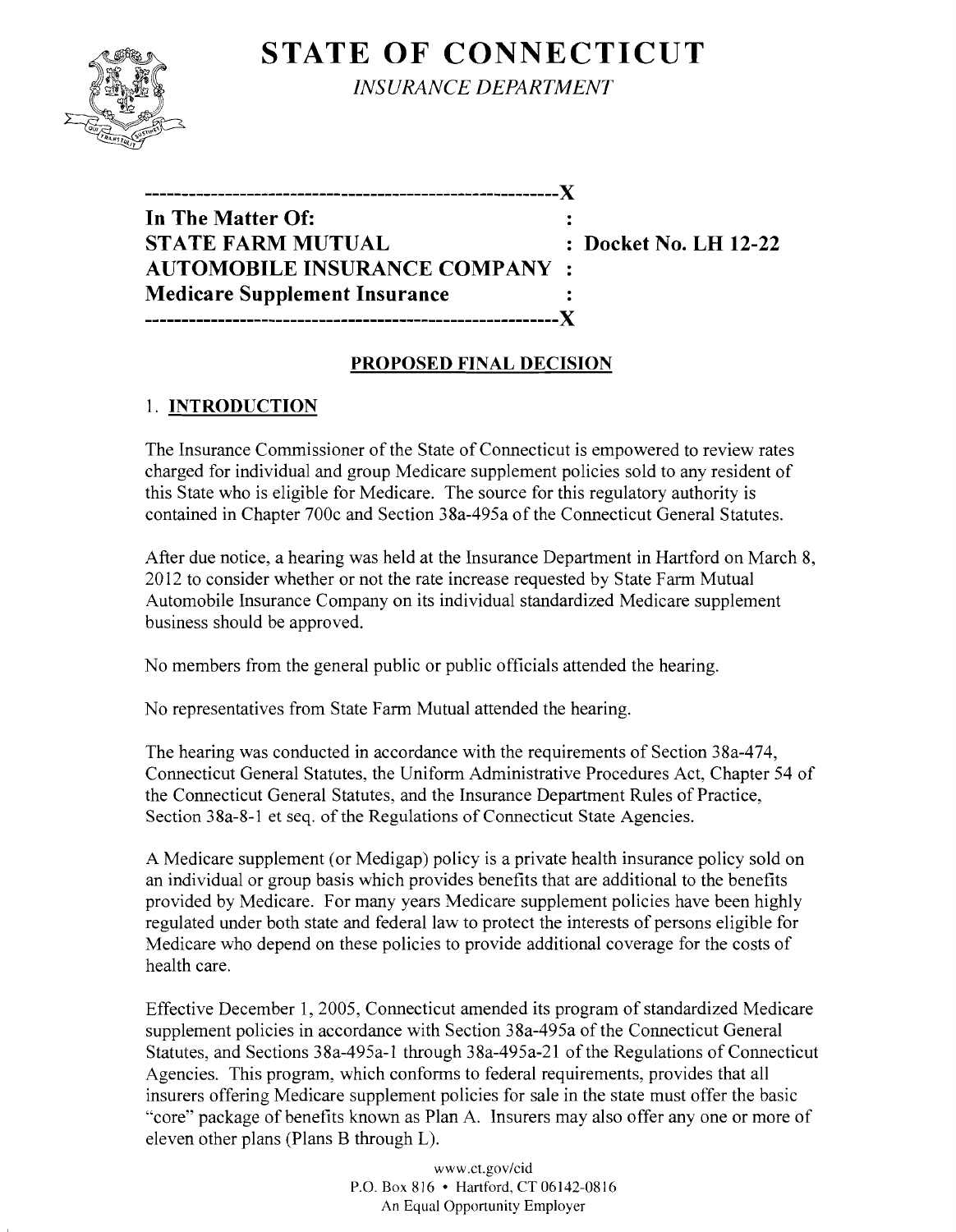Effective January 1, 2006, in accordance with Section 38a-495c of the Connecticut General Statutes (as amended by Public Act 05-20) premiums for all Medicare supplement policies in the state must use community rating. Rates for Plans A through L must be computed without regard to age, gender, previous claims history or the medical condition of any person covered by a Medicare supplement policy or certificate.

The statute provides that coverage under Plan A through L may not be denied on the basis of age, gender, previous claims history or the medical condition of any covered person. Insurers may exclude benefits for losses incurred within six months from the effective date of coverage based on a pre-existing condition.

Effective October 1, 1998, carriers that offer Plan B or Plan C must make these plans as well as Plan A, available to all persons eligible for Medicare by reason of disability.

Insurers must also make the necessary arrangements to receive notice of all claims paid by Medicare for their insureds so that supplemental benefits can be computed and paid without requiring insureds to file claim forms for such benefits. This process of direct notice and automatic claims payment is commonly referred to as "piggybacking" or "crossover".

Sections 38a-495 and 38a-522 of the Connecticut General Statutes, and Section 38a-495a-l0 of the Regulations of Connecticut Agencies, state that individual and group Medicare supplement policies must have anticipated loss ratios of 65% and 75%, respectively. Under Sections 38a-495-7 and 38a-495a-l0 of the Regulations of Connecticut Agencies, filings for rate increases must demonstrate that actual and expected losses in relation to premiums meet these standards, and anticipated loss ratios for the entire future period for which the requested premiums are calculated to provide coverage must be expected to equal or exceed the appropriate loss ratio standard.

Section 38a-473 of the Connecticut General Statutes provides that no insurer may incorporate in its rates for Medicare supplement policies factors for expenses that exceed 150% of the average expense ratio for that insurer's entire written premium for all lines of health insurance for the previous calendar year.

#### II. **FINDING OF FACT**

After reviewing the exhibits entered into the record of this proceeding, and utilizing the experience, technical competence and specialized knowledge of the Insurance Department, the undersigned makes the following findings of fact:

- 1. State Farm Mutual Automobile Insurance Company has requested a 4.1% rate increase on its individual standardized Medicare supplement plan 97037 (A), 97038 (C) and 97039 (F).
- 2. In-force policies as of 12/2011:

| Plan  | Connecticut | Nationwide |
|-------|-------------|------------|
| А     |             | 2,227      |
| ◯     | 13          | 28,437     |
| F     | 18          | 61.932     |
| Total | 36          | 92,596     |